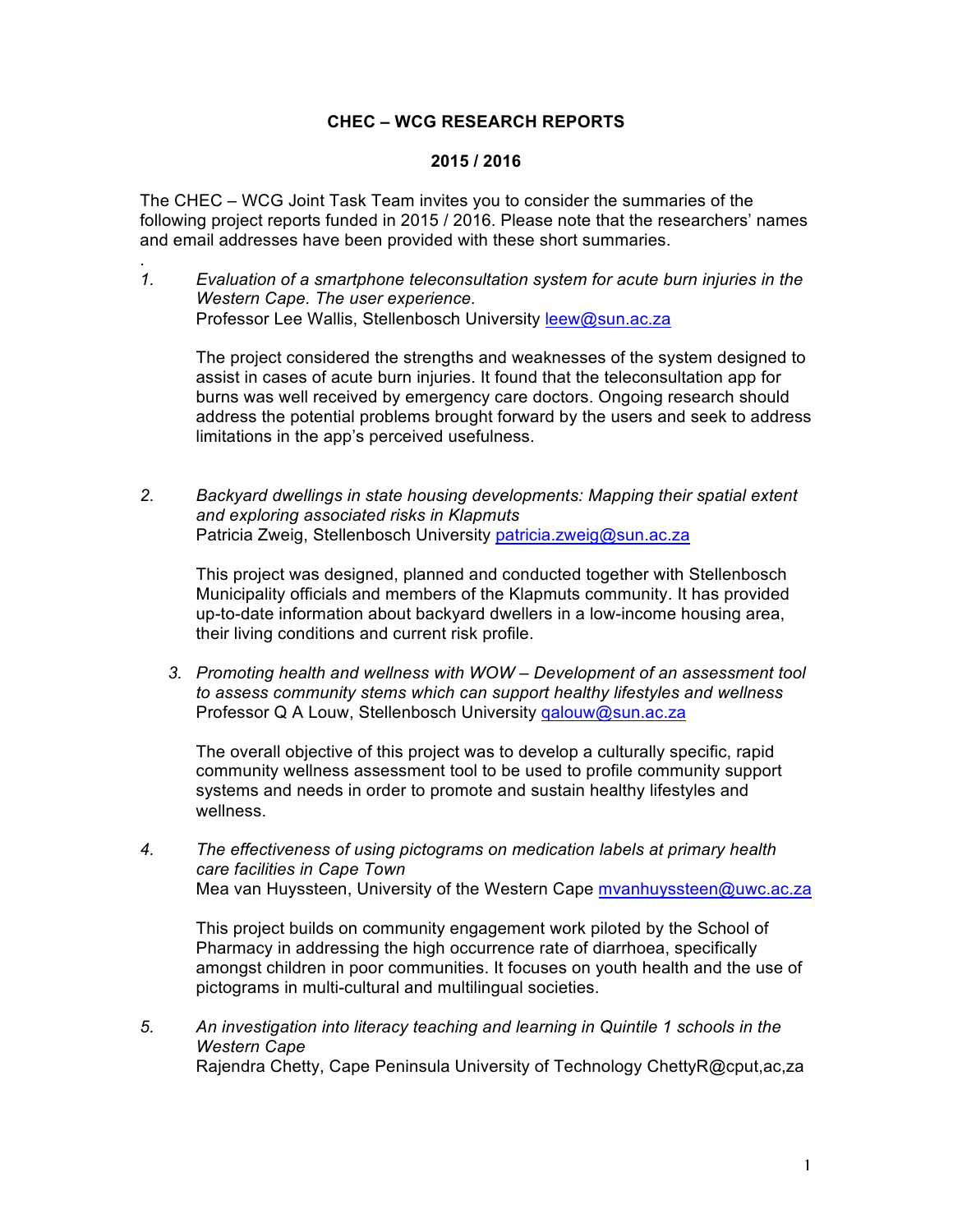The project examines challenges outlined in the Provincial Strategic Plan: a decline in literacy achievement in disadvantaged schools, the growing inequality in educational achievement between black and white children, and a continued decline in literacy. It considers the importance associated with alignment between curriculum, instruction and assessment; monitoring of learning and teaching; supportive learning environments and family and community involvement.

*6. Preventing pregnancy amongst girls and promoting dual contraceptive use amongst teenagers* Professor D Cooper, University of the Western Cape and A/Prof J Harries, University of Cape Town dcooper@uwc.ac.za

This project included interviews with a sample of young women seeking family planning services. It found that while participants had a positive attitude to using an implant or IUD, a number of personal and health-related barriers had been experienced. The need for comprehensive counselling is critical.

## **Additional projects underway with reports expected by the end of 2017 are:**

*7. Research dissemination systems facilitating research uptake in the Western Cape Department of Health* Dr Virginia Zweigenthal, University of Cape Town

Three sub-projects by M students continue in 2017.

*8. Production Of Carbon Neutral Biofuel Using Marine Biomass: An Incentive To Cut Down The Carbon Emission Responsible For Climate Change* Dr L Reddy, Cape Peninsula University of Technology

The project considers whether seaweed can be a source of bio-fuel production.

*9. Bridging the divide: Building resilience to climate change in the Western Cape through knowledge exchanges* Professor Mark New, University of Cape Town and researchers from Cape Peninsula University of Technology, Stellenbosch University and the University of the Western Cape

Engagement and knowledge sharing between academics and a variety of government officials has led to the identification of areas of continued collaboration.

*10. Scoping and logical design of a portal to support micro-enterprises* Professor Wallace Chigona, University of Cape Town

This project aims to assist the growth of micro-enterprises through improving their efficiencies, economies and opportunities using the medium of broadband internet. The web-portal will provide a one-stop facility for relevant information for micro-enterprises.

## **AN ADDITIONAL PROJECT REPORT**